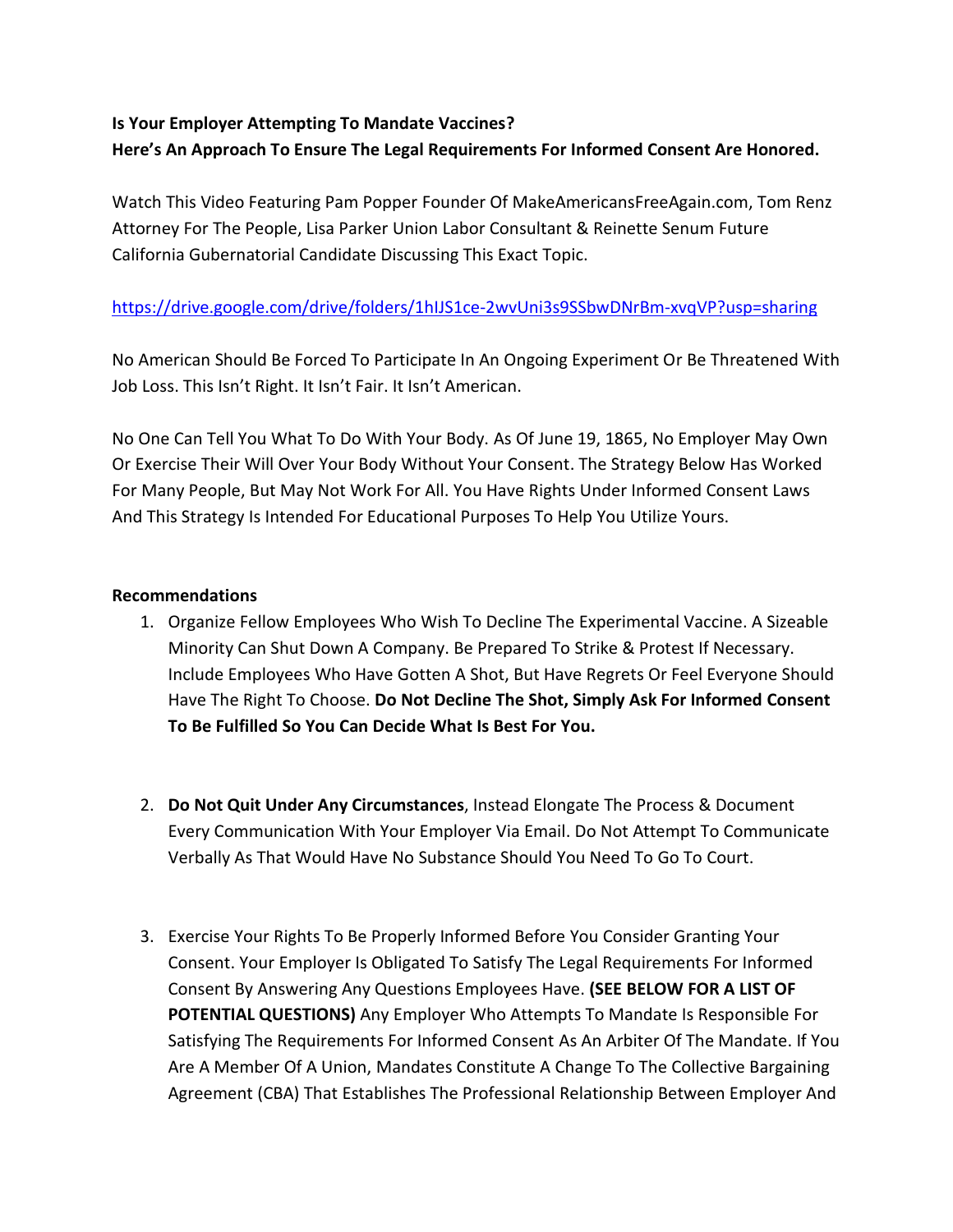Union Labor. Any Changes To The CBA Without The Consent Of The Union Is A Violation Of Contract Law.

- **Informed Consent Law – 45 CFR 46**
- [https://www.ecfr.gov/cgi](https://www.ecfr.gov/cgi-bin/retrieveECFR?gp=&SID=83cd09e1c0f5c6937cd9d7513160fc3f&pitd=20180719&n=pt45.1.46&r=PART&ty=HTML#se45.1.46_1116)[bin/retrieveECFR?gp=&SID=83cd09e1c0f5c6937cd9d7513160fc3f&pitd=2018071](https://www.ecfr.gov/cgi-bin/retrieveECFR?gp=&SID=83cd09e1c0f5c6937cd9d7513160fc3f&pitd=20180719&n=pt45.1.46&r=PART&ty=HTML#se45.1.46_1116) [9&n=pt45.1.46&r=PART&ty=HTML#se45.1.46\\_1116](https://www.ecfr.gov/cgi-bin/retrieveECFR?gp=&SID=83cd09e1c0f5c6937cd9d7513160fc3f&pitd=20180719&n=pt45.1.46&r=PART&ty=HTML#se45.1.46_1116)
- [https://www.ecfr.gov/cgi](https://www.ecfr.gov/cgi-bin/retrieveECFR?gp=&SID=83cd09e1c0f5c6937cd9d7513160fc3f&pitd=20180719&n=pt45.1.46&r=PART&ty=HTML#se45.1.46_1117)[bin/retrieveECFR?gp=&SID=83cd09e1c0f5c6937cd9d7513160fc3f&pitd=2018071](https://www.ecfr.gov/cgi-bin/retrieveECFR?gp=&SID=83cd09e1c0f5c6937cd9d7513160fc3f&pitd=20180719&n=pt45.1.46&r=PART&ty=HTML#se45.1.46_1117) [9&n=pt45.1.46&r=PART&ty=HTML#se45.1.46\\_1117](https://www.ecfr.gov/cgi-bin/retrieveECFR?gp=&SID=83cd09e1c0f5c6937cd9d7513160fc3f&pitd=20180719&n=pt45.1.46&r=PART&ty=HTML#se45.1.46_1117)
- **Note That All Experimental Vaccines Are Still In Clinical Trial** So These Are Experimental Products By Legal Definition. Whether You Are Enrolled In The Clinical Trial Or Not Is Immaterial, The Product Is Experimental Until All Clinical Trials Are Completed, Analyzed & Published.
- **Pfizer-BioNTech clinical trial is currently scheduled to end May 2, 2023.** <https://clinicaltrials.gov/ct2/show/NCT04368728>
- **Moderna-NIH clinical trial is currently scheduled to end October 27, 2022.** <https://clinicaltrials.gov/ct2/show/NCT04470427>
- **Johnson & Johnson clinical trial is currently scheduled to end January 2, 2023.** <https://clinicaltrials.gov/ct2/show/NCT04505722>
- **Note That FDA Approved A Future Pfizer Product (Comirnaty) That Currently Is Unavailable.** As Such, What Is Available Is Still Only Approved Under EUA.
- Note That Under 21 U.S. Code § 360bbb–3, Mandating The Use Of Experimental Products Is Prohibited. <https://www.law.cornell.edu/uscode/text/21/360bbb-3>
- **National Labor Relations Board – Duty Of Employer** [https://www.nlrb.gov/about-nlrb/rights-we-protect/the-law/bargaining-in-good](https://www.nlrb.gov/about-nlrb/rights-we-protect/the-law/bargaining-in-good-faith-with-employees-union-representative)[faith-with-employees-union-representative](https://www.nlrb.gov/about-nlrb/rights-we-protect/the-law/bargaining-in-good-faith-with-employees-union-representative)
- 4. When Your Employer Is Unable To Answer Each Of The Questions Below, Then Informed Consent Has Not Been Satisfied Under The Law And Your Right To Refuse Is Valid.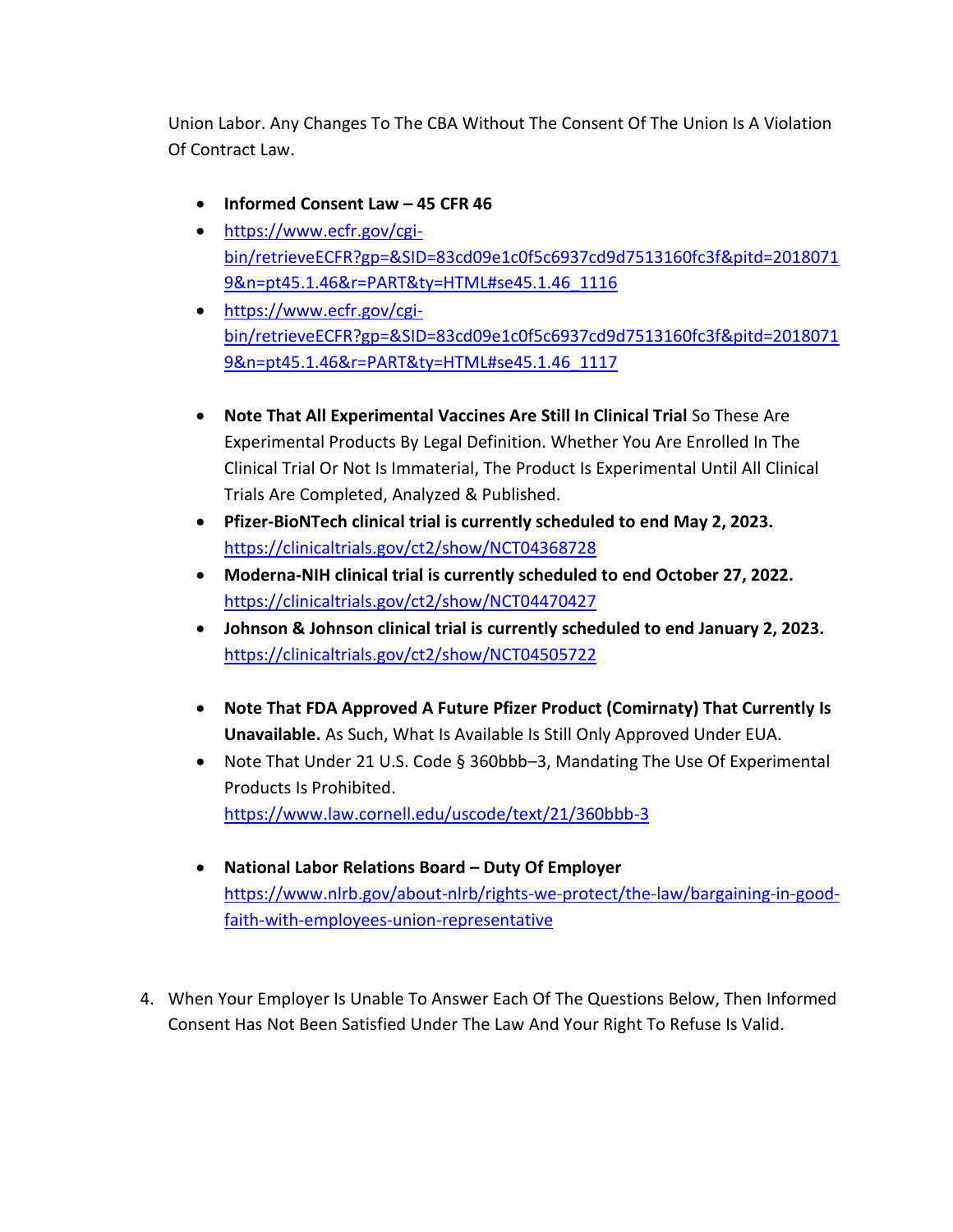- 5. At That Point You Can Now File A **Personal Belief (PBE)/Religious Exemption** That States You Are Declining The Experimental Vaccine Because The Employer Was Unable To Prove It's Safety & Efficacy By Satisfying Their Legal Requirement To Fulfill Informed Consent. As A Result, You Can State That You Are Now Following The Guidelines Of The Equal Employment Opportunity Commission (EEOC) Which States That Employers Are Required To Honor Personal Belief/Religious Exemptions. **Inform Your Employer As You Submit Your Personal Belief/Religious Exemption That Any Attempt To Terminate You Will Be Viewed As A Wrongful Termination Based Upon Illegal Personal Belief & Religious Discriminatory Practices And You Will Defend Yourself In Court To The Fullest Extent Of The Law.** You Are Not Required To Reveal Your Faith Or Have A Member Of Your Congregation Confirm Your Faith. That Is Protected Under Your Bill Of Rights. NEVER USE YOUR EMPLOYERS FORMS OR PAPERWORK REGARDING EXEMPTIONS!!!!
	- **Personal Belief/Religious Exemption Resources** <https://turnthetide.buzz/legal/> [Sample Right To Refuse Form](https://static1.squarespace.com/static/5d49e2b300d396000117f616/t/6066ada4d14ac278e9870196/1617341860114/Right+to+Refuse-OptOut-Religious-Disability-Medical-Notice+to+Employer-PDF-2.pdf)
	- **EEOC Anti-Discrimination Laws** <https://www.eeoc.gov/statutes/laws-enforced-eeoc>
- **6.** Your Employer May Contend That Your Right To Refuse Is Invalid Due To The Recent FDA Approval. However, What The FDA Actually Approved Was A Product (Comirnaty) That Is Currently Unavailable And Informed Consent Still Must Be Fulfilled Before Any Experimental Vaccine Can Be Administered. **FDA Approval Does Not Relinquish The Employer From Their Responsibility To Fulfill Informed Consent As The Arbiter Of The Mandate.**

### **Questions For Your Employer**

1. You are required to disclose any and all potential conflicts of interest (COI) including public and personal investments in the pharmaceutical companies manufacturing COVID vaccines, as well as COIs via private contracts with the local, state, and federal government. Can you please provide the full list of any financial conflicts of interest? Have you received any money from the federal or state government to promote COVID vaccinations? Have you received any money from pharmaceutical companies or subsidiaries to promote COVID vaccinations? Do you receive any money from local,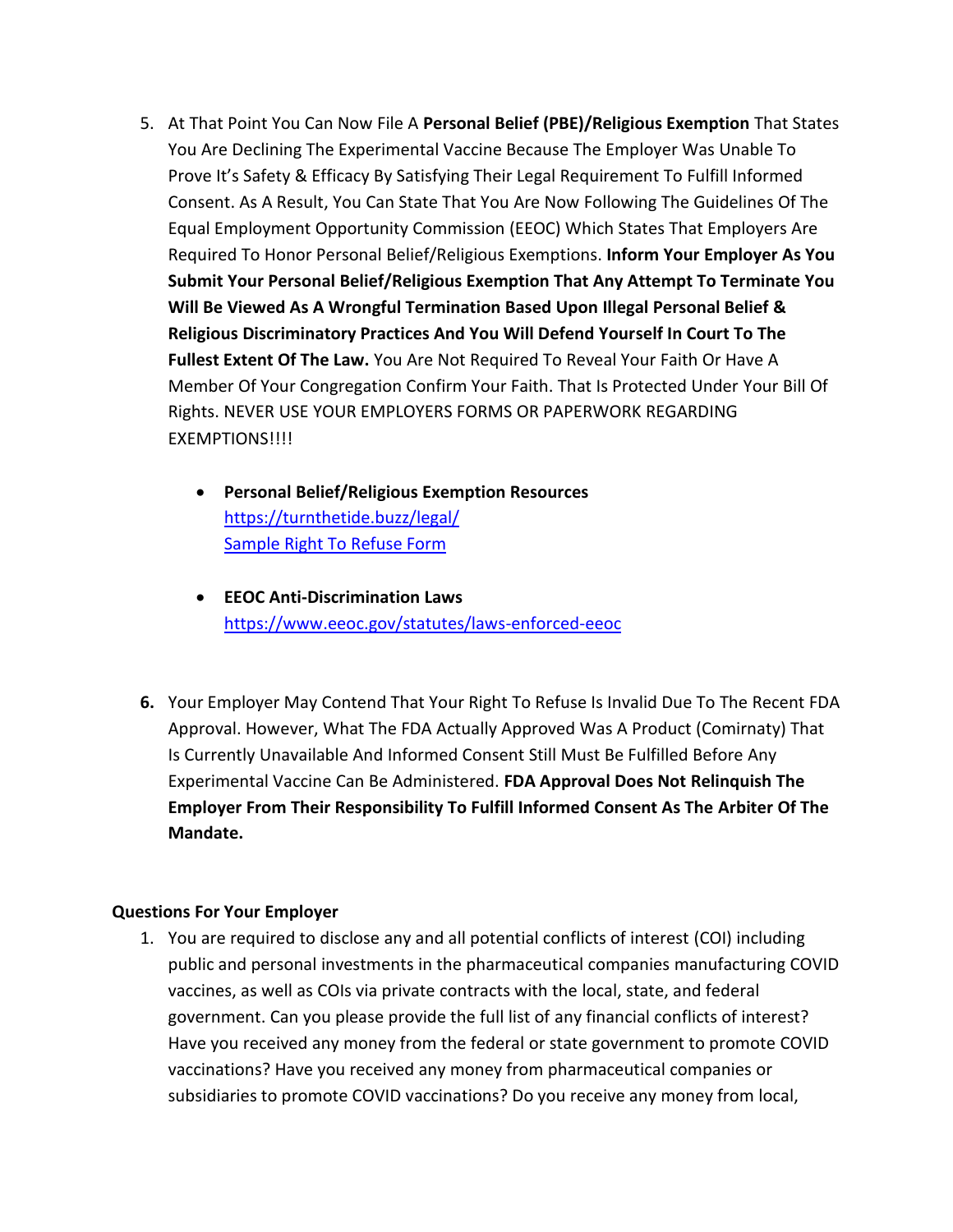state, or federal governments, agencies or pharmaceutical companies that incentivize the administration of COVID vaccinations?

- 2. I have a right to medical privacy. If I elect to get the shot will my right to keep my vaccination status private be honored?
- 3. Who is liable if I get injured or am unable to work? How long will it take me to receive injury compensation, so my family isn't left out in the cold?
- 4. Will my consent to get the shot terminate my life insurance policy or any benefits I may be entitle to during my years of service to this company or government entity, if I'm injured or killed by these vaccines still in clinical trial?
- 5. Can you please provide the full breakdown of post-inoculation death and injury reports in the federal Vaccine Adverse Events Reporting System (VAERS) and any other surveillance systems? How many people have died? How many people have been permanently disabled? How many people have experienced life threatening events? How many people have been hospitalized? How many people have needed urgent or emergent care? How many babies have been miscarried?
- 6. What is the potential gain of benefit vs risk of injury in my age demographic if I get the shot? What are the specific benefits if I get the shot? What are the specific risks? Is there a risk of death or permanent disability if I get the shot?
- 7. If I'm injured, how do I ensure a healthcare professional reports my injury to VAERS?
- 8. What long-term data (36+ months) is available on how many people have developed autoimmunity, infertility or similar debilitating conditions after getting the shot?
- 9. Which federal laws prevent me from suing vaccine manufacturers in civil court?
- 10. What are all of the ingredients in the shot? Which of them are carcinogenic, mutagenic, or teratogenic? Which of them have been classified as toxins, poisons, or dangerous for human consumption by the US EPA and/or International Agency for Research on Cancer (IARC)?
- 11. Will this shot protect me against all variants?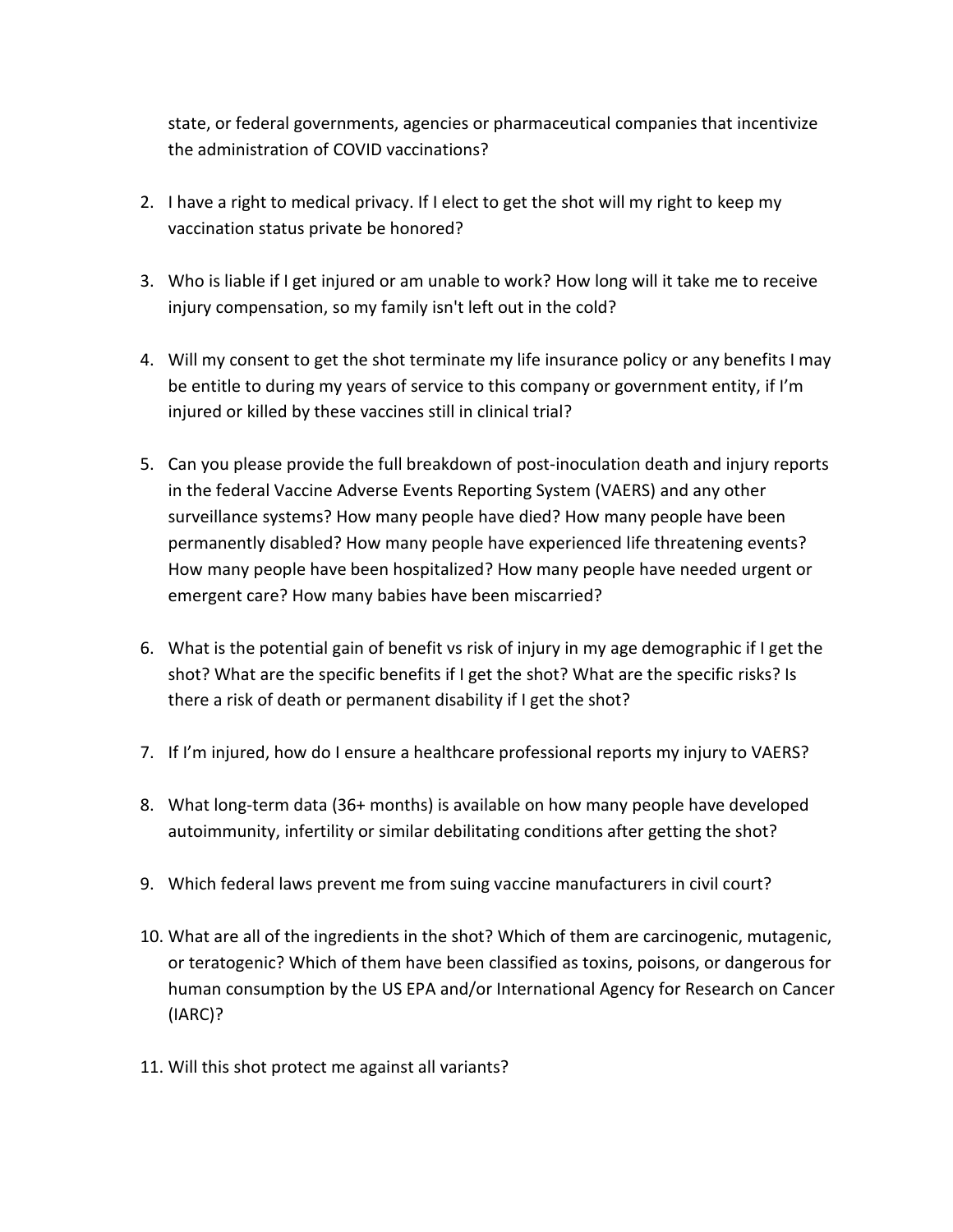- 12. Can I still get COVID and transmit the infection even if I'm fully vaccinated?
- 13. What is antibody dependent enhancement(ADE)? How will I know if I am experiencing it? Is ADE something that can happen to me if I get the shot?
- 14. I've already recovered, and the scientific literature shows that I have 'long-term, robust and durable' immunity against SARS-CoV-2 virus. Why am I required to be vaccinated against something I already have immunity against? Am I eligible to prove my immunity using EUA approved antibody and/or T-cell tests?
- 15. There are many peer-reviewed scientific papers supporting the use of Monoclonal Antibodies, Ivermectin, Vitamin D, C, A, Zinc and Hydroxychloroquine. What treatment options exist should I elect to use my civil right to refuse this inoculation?

#### **Notes**

Understand That Each Question Above Establishes A Different Means Of Protecting Your Civil Liberties. There Are No Guarantees, But We Have Seen This Approach Work.

**Question 1** – Establishes That Financial Conflicts Of Interest Must Be Disclosed. Something That Hasn't Happened During This Crisis.

**Question 2** – Establishes That Your Right To Medical Privacy Is Protected Under HIIPA Laws.

**Question 3** – Establishes Whether Or Not Your Employer Knows They Are Liable For Injury. And If They Aren't Liable Then They Must Inform You Of Who Is.

**Question 4** – Establishes That Loss Of Benefits Have Occurred And That You Don't Want Them Happening To You.

**Question 5** – Establishes That Safety Is Far From Certain. And Where There Is Risk There Must Be Freedom Of Choice.

**Question 6** – Establishes That Death & Permanent Disability Are Possible Which Further Corroborates Your Right To Refuse.

**Question 7** – Establishes That Healthcare Providers Have Been In Dereliction Of Duty By Underreporting Post-Inoculation Injuries In Violation Of EUA Law.